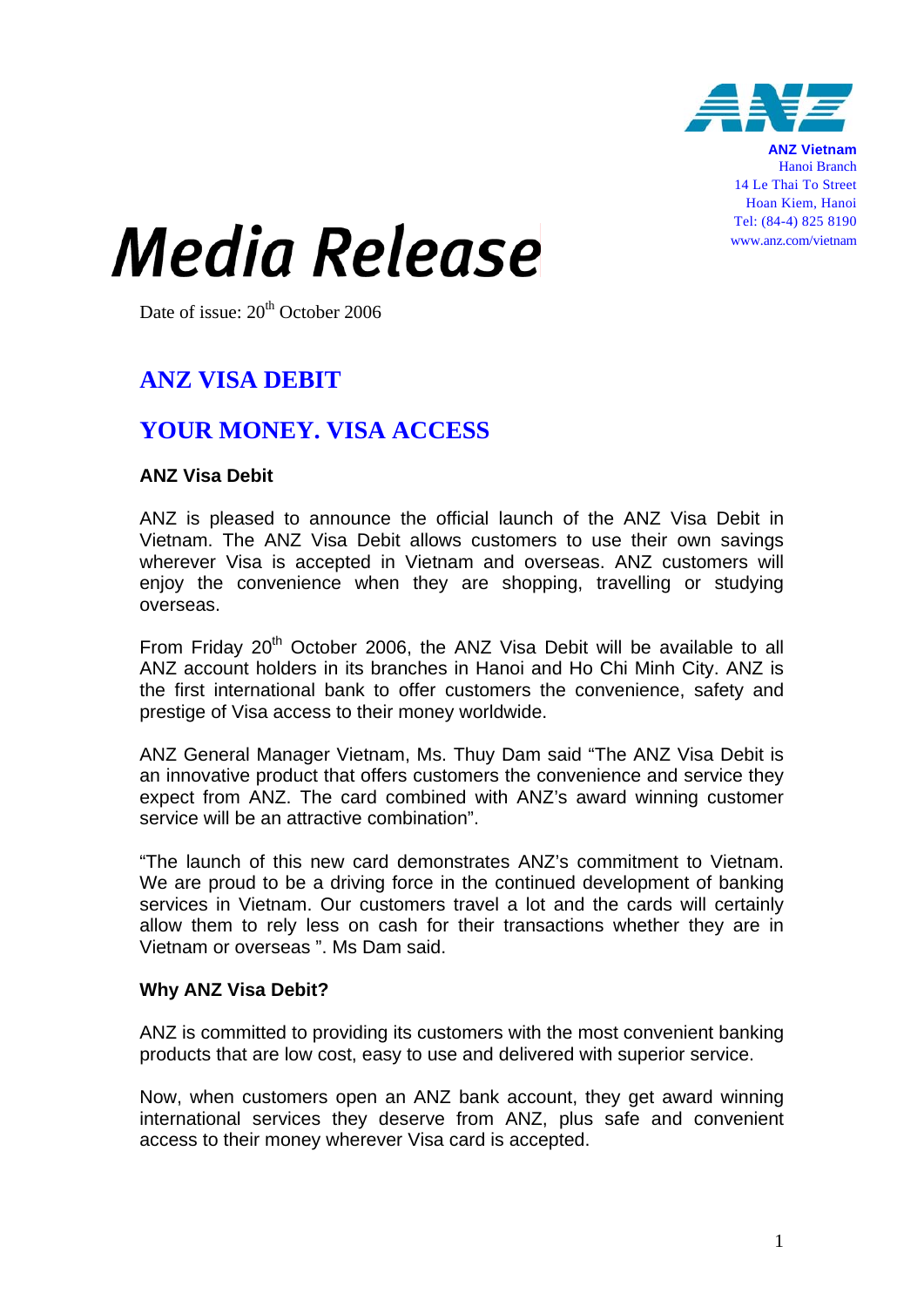#### **Low cost access to your money**

The ANZ Visa Debit gives customers the ability to withdraw cash from ANZ ATMs across Vietnam at no cost, and greater access to over 1,000 ATMs across Vietnam. Also, enjoy the convenience and safety of paying for purchase at over 8,000 Visa outlets throughout Vietnam with no transaction fees. Outlets include major hotels, restaurants, supermarkets and shopping centres.

ANZ Visa Debit is the perfect travelling companion, giving customers peace of mind and security, knowing that their bank is travelling with them. Now, whether travelling for business, or studying overseas, ANZ Visa Debit cardholders can travel with the confidence that their money is safe and earning interest, whilst being available through banks, ATMs and merchants around the globe. ANZ Visa Debit cardholders no longer need to carry large amount of cash or worrying about carrying different currencies when they travel.

ANZ Visa Debit is the only choice for customers who value the prestige of both the ANZ and Visa global brands. Joining the name of a well-established bank and one of the world's leading card brands with global reach gives our customers the benefit of Vietnam's leading financial service provider, delivering premium services and innovative products with fast, efficient and friendly services.

#### **General Information- About Debit Card**

In 2000, an estimated two-thirds of American households had debit cards. With debit cards, you are using your money, not issuer's money. Debit cards look like credit cards or ATM cards, but operate like cash or a personal check. Debit cards are different from credit cards. While a credit card means to "pay later", "debit card" is a way to "pay now". In using debit cards, your money is automatically deducted from your current or savings account. While credit cards function as a loan, debit cards allow you to spend only what is in your bank account. Many people globally find debit cards an easy way to control their finances.

#### **ANZ Vietnam's main past activities in 2006**

- Launching 24 hours/ 7 days call centre (toll-free number: **1800- 1559**)
- Promoting Car Loan with approval within 48 hours and competitive interest rates
- Introducing Certificate of Deposits (CD's) in USD and the  $1<sup>st</sup>$  bank in Vietnam to introduce Euro, British Pound, Australian Dollars CD's
- The 1<sup>st</sup> foreign bank to expand its ATM network in Hanoi and HCMC
- Commencing Debt Capital market activities (VND bond issuance for local corporates)
- Continuing Project & Structure Finance